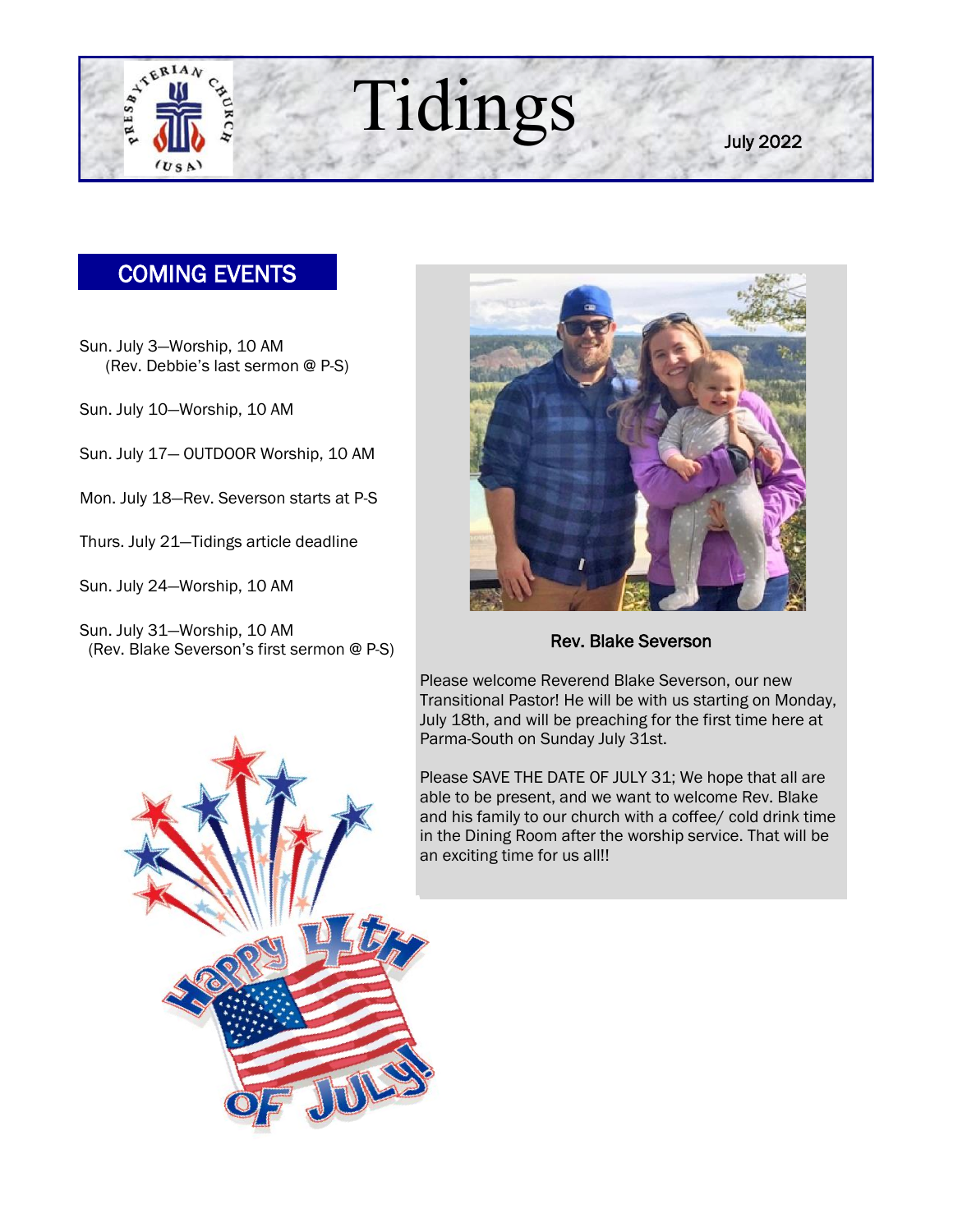

Godspeed by debbie cerra

weeks rolled into months and time flew though we sang and prayed we really knew that time together could not be forever

our time was filled with grace and love as we grew in faith of our Lord above now it's time to leave even as we grieve

Parma-South has much to give faith-filled life is the way to live the Spirit will lead now i bid Godspeed

Thank you for all that we have shared over these months. You have blessed me even as I hope I have blessed you – through prayers and sermons and actions. God has a great future designed for Parma-South. Stay the course, never lose faith, and love one another as God loves you.

> Blessings, Debbie Rev. Dr. Debra May Cerra

#### PREACHING SCHEDULE—July

July 3 – Rev. Debbie Cerra; Galatians 6:1-16, "Responsibility "



July 10 - Rev. Dr. Steve Gorman, Parish Associate at Lakewood Presbyterian Church; Sermon: "The Healer and the Healed"

July 17 - Rev. Robin Craig; Sermon: "What is Distracting You?"



July 24 - Rev. Dr. Cinda Gorman, Parish Associate at Lakewood Presbyterian Church; Sermon: "A Future with Hope"

July 31 - Rev. Blake Severson, our new Transitional Pastor at Parma-South, will preach.



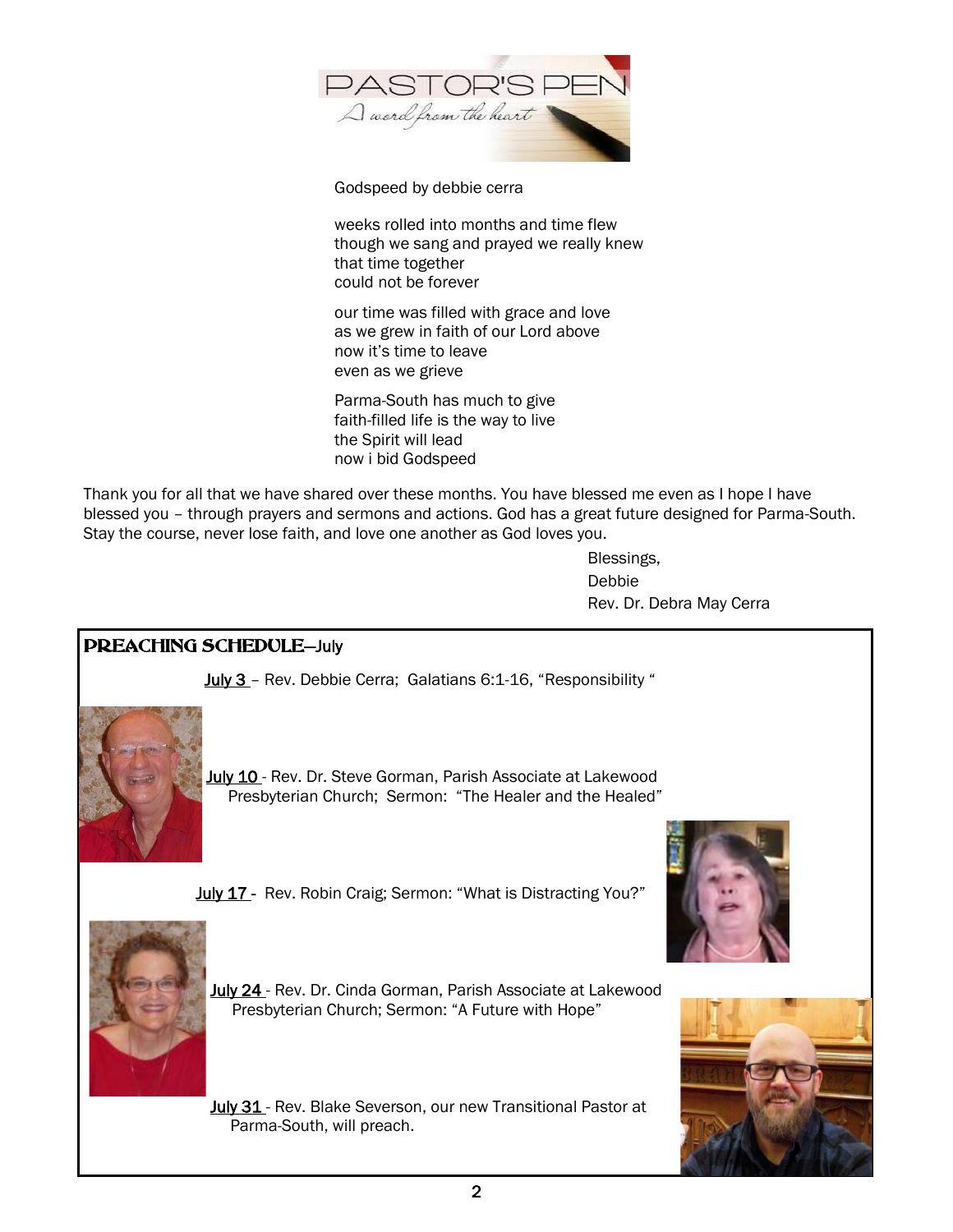

#### **Clerk's Parma-South Action News**

Quarterly coverage of your Session at work

Here is your 2022 second quarter Session news recap. I'm Audrey, your Clerk of Session.

April's Session meeting brought news from the Transitional Pastor Search Committee that a very strong candidate had been interviewed. Properties Committee presented a long list of accomplishments from regular maintenance to HVAC to building security, plus a longer list of upcoming items. Fellowship Committee was prepping for the Memorial Day Service with Rev. Debbie.

In May, Elder Bob Schomer announced a contract was in place for Rev. Blake Severson to begin in late July as our Transitional Pastor. Session approved funds for a not-yet-selected Mission Study Committee to move forward with phase 2 of our church transition (conducting a study). Properties Committee reported on extensive foundation drain work, HVAC repair, wiring issues, and more. Fellowship Committee will arrange for congregational nametags before our new pastor arrives. Mission Committee collected significant donations for Ukrainian relief, and reported on efforts for City Mission's Pathways Program, Parma-South's community garden, and a shoe collection for Funds<sup>20</sup>rgs.

At the time of this writing, on the June docket are: Parma-South's Mission Study, preparing to receive our Transitional Pastor, and the expiring building lease. Any volunteers to help with the first two, or questions regarding the third… please contact a Session member, the clerk, or Pastor Debbie.

Every Session meeting is, of course, begun and closed in prayer. We pray for the joys and challenges of our entire congregation. Prayer needs and praises can be shared with Rev. Debbie, or an Elder. Please pray for your Session members and their governance of your church. Tune in again next quarter for more Session news.



As part of the process for our Search and Call of our permanent pastor, we will be asking each of you to complete a church survey. More details to follow, but wanted our members to be aware and look forward to the survey that will be coming later this summer. Your voice is important as we determine what are the hopes and needs of Parma-South and the community in which we live. This information is essential as we discern the best pastoral leadership for Parma-South in this time of our church life.



SHOES, SHOES, SHOES

The Presbytery of the Western Reserve is holding a shoe drive. Now is the time to clean out your closets and donate pairs of shoes that are in good condition but are no longer being worn. Tie the pairs together, bring them to church, and place them in the container in the Narthex. This drive will end August first.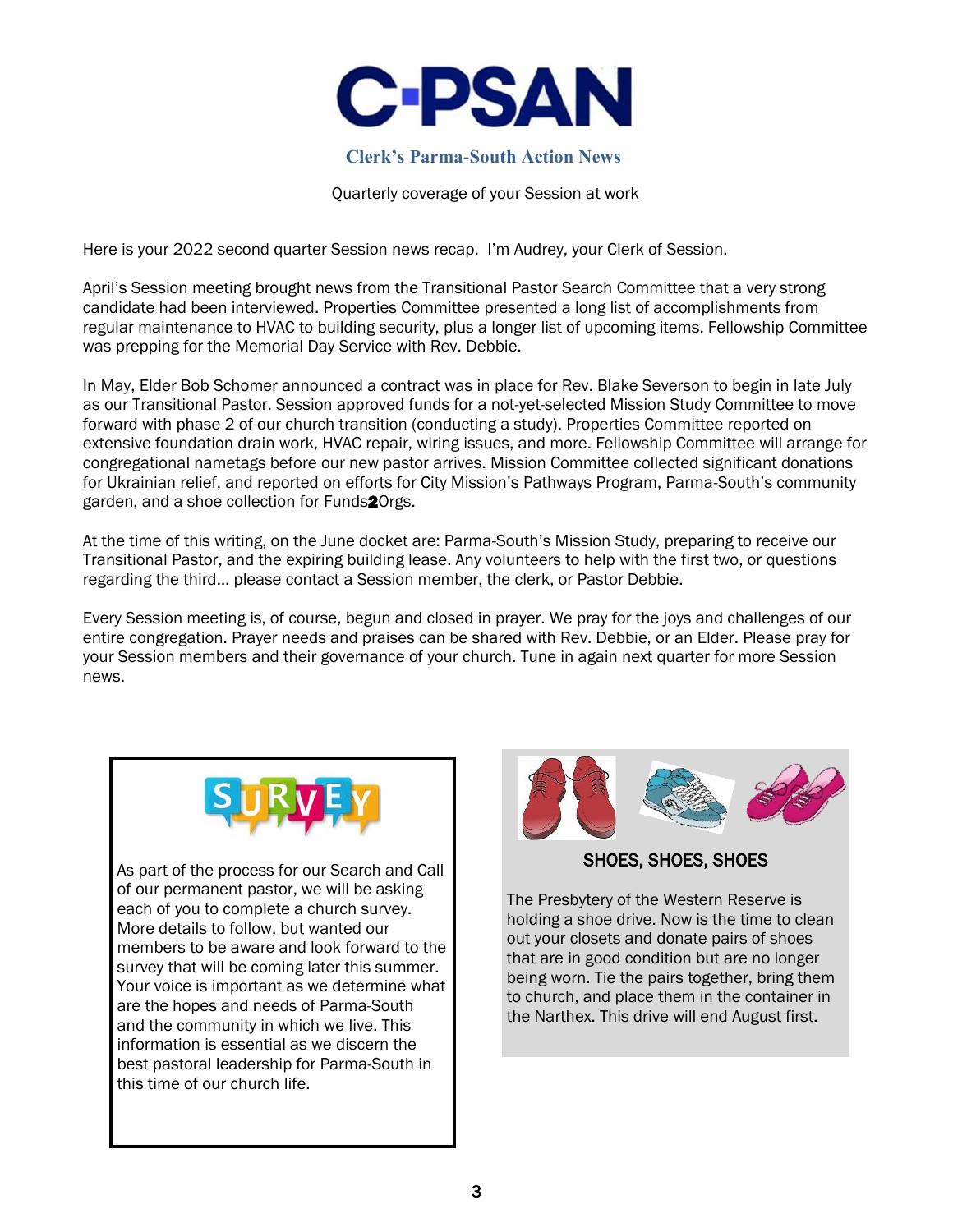# **Outdoor Worship Service**<sup>10:00AM</sup>

By popular request, we are bringing back summer outdoor worship. These services will occur on the third Sunday of the month:

> July 17 August 21 September 18

The services will begin at our normal 10 AM time on our front lawn, weather permitting. Please bring a lawn chair, and Bible. As always, please sit at a safe distance from others.

Esther Circle will not meet during the summer.



The Men's Square group will not meet during the summer.





#### MUSICIANS NEEDED!

During the summer our worship is enhanced with guest musicians. We love to hear others that we know and who are new to us, share their God given gifts. Do you know someone that plays an instrument or sings? If you do, please share their name with Gwen Beyer (440) 886-4152 (gwenbey@aol.com) and maybe we can invite them to join us this summer.

### OFFICE NOTES

- Please call the office to request that you receive your monthly Tidings newsletter via email. We would love to accommodate you with this request!
- Please let Sara Ekkens in the office know when your meetings are scheduled so that they can be entered onto the Church Calendar. Equally important is letting us know when you cancel or reschedule meetings.
- Please call the church office to confirm that you and your family have an emergency contact card on file.



We have extended the deadline to submit articles for our Tidings newsletter until the day after the regularly scheduled monthly Session meetings. This will enable our Clerk of Session and Committee Chairs to submit timely information arising from the Session meeting.

Therefore, please note: Articles for the August Tidings will be due **ESTHER CIRCLE No. 32.2** *no later than July 21.* 



#### BUILDING ACCESS

The outer doors of the church including the one to the office area will only be accessible during office hours. If anyone is in need of access to the building at other times, please request a swipe card from the office staff.

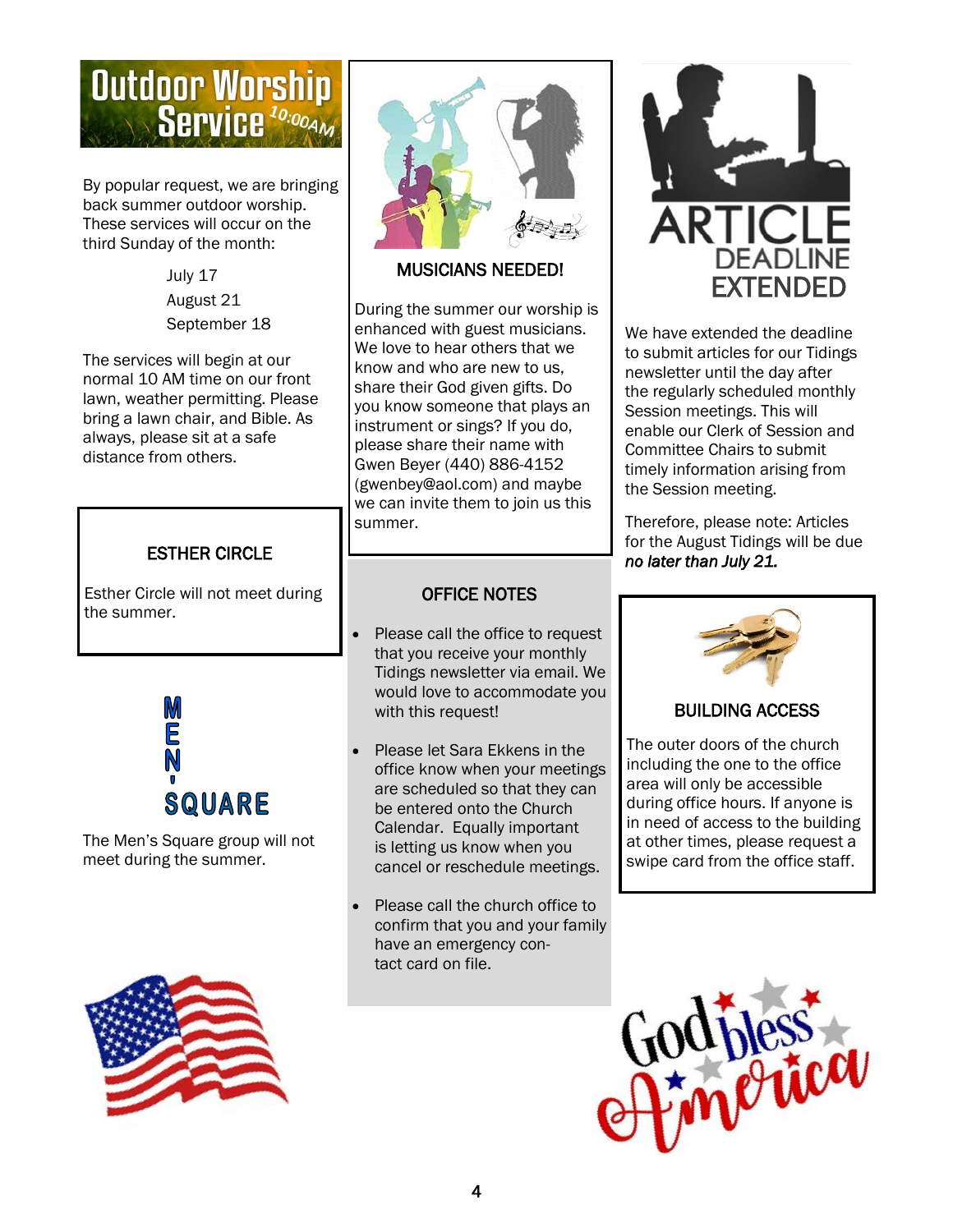

### MEMORIAL CARILLON

Carillon music during July will be played in loving memory of:

#### July 3

Edna N. Galitz Mr. and Mrs. Arthur W. Kruse Mr. and Mrs. Warren Jones Robert A. Kruse Marilyn Weiss

#### July 10

Mary Jane McMichael George H. Hennemuth Edward A. and Abbie Graff

July 17 Mr. and Mrs. Alex Michak

July 24 Mr. and Mrs. Adam R. Kroehle

July 31 Maud C. Dexter





Richard Beck



| 07/02 | Ken Pfister           |
|-------|-----------------------|
| 07/05 | Emma Downard          |
| 07/09 | Gretchen Moorhead     |
| 07/09 | <b>Ried Zulager</b>   |
| 07/10 | Kathy Zietlow         |
| 07/12 | Roxane Cooper         |
|       | 07/12 Becca Sivik     |
|       | 07/13 Jean Williamson |
| 07/13 | Valerie Summers       |
|       | 07/14 Ruth Jack       |
| 07/15 | John Decker           |
|       | 07/16 Ron Miller      |
|       | 07/21 Aiden Rodriguez |
| 07/22 | Sunny Eyali           |
| 07/22 | <b>Kathy Smith</b>    |
| 07/22 | <b>Brian Stapf</b>    |
| 07/22 | Lois Stone            |
| 07/22 | Gina Zietlow          |
| 07/25 | John Dye              |
| 07/25 | <b>Gina Diedrich</b>  |
| 07/26 | Sophie Njoh-Eyali     |
| 07/27 | <b>Robert Bochar</b>  |
| 07/27 | <b>Emily Juengel</b>  |
| 07/27 | Darlene Miller        |

- 07/30 Ellie Reiff
- 07/31 Jan Naples